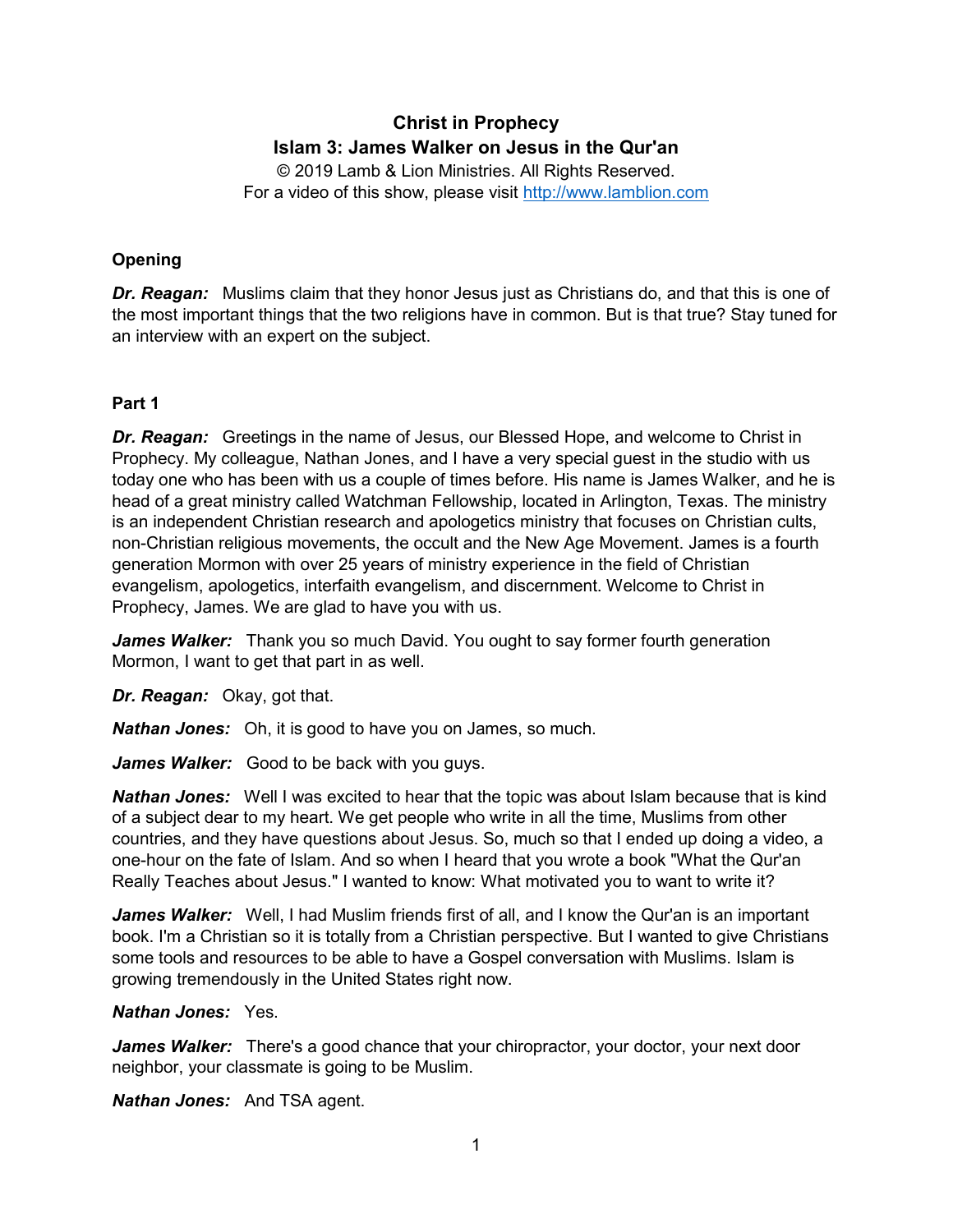*James Walker:* Exactly, TSA agent. So, what you want to do is be able to--how can you leverage that relationship into having a Gospel conversation. And what I discovered is if you know just a few key passages in the Qur'an you can use that to open the door and transition them into looking at what the New Testament says about Jesus.

*Dr. Reagan:* Well, you know James you really succeeded. I read this book from beginning to end. In fact I can prove it because I have markings all the way through it.

James Walker: Somebody's written all in that book.

**Dr. Reagan:** I got all the good stuff underlined, which is almost everything. But it's really an outstanding book. It's down to earth. It's easy to understand. It's not in theological language. And I highly, highly recommend it. And one of the things I really like about it is that it focuses on Jesus and what the Qur'an says about Him. And as I told you earlier so many churches today are being sucked into a snow job by the Muslims in that they want their Imam to come and speak at a Christian church. And he comes and what he does is he immediately starts talking about how we love Jesus. How Jesus is all through the Qur'an. And by the time he gets through speaking people I call cultural Christians, who just go to church and don't know anything about the Bible, they are convinced that Islam is just another form of Christianity.

*James Walker:* It's not just the Muslim leadership. I mean we are getting this from some of our top politicians, from the news media. This whole idea is-- and you can understand the confusions, Christianity and Islam are both monotheistic religions. Both religions believe there is one God. So people make a logical mistake.

*Dr. Reagan:* They worship the same God.

*James Walker:* Exactly.

*Nathan Jones:* Yeah, you hear that all the time.

*James Walker:* But that's not the case. So, I do talk about there are somethings in my book I talk about that the Qur'an affirms, that we can agree with Muslims: that Jesus was born of a virgin, that He was prophesied by the other prophets, that He himself is a Prophet of God. And these are things that we would have in common with our Muslim neighbors. The Qur'an teaches this. But importantly there are critical differences: Jesus in the Qur'an did not die on the cross, He never rose from the dead, He's not the Son of God. When you look at these critical issues that are foundational to the Gospel of Jesus Christ it's not the same Jesus. It's not the same God. It's a different religion.

*Dr. Reagan:* And they get very upset if you start talking about Son of God.

*James Walker:* Right. It's not just wrong according to Islamic theology. To say Jesus is the Son of God is to equate Him with God, which really that is correct it is. In Islam that is what they would call "shirk" it violates a principle of oneness, the "tawhid" they call it. So, it is not just wrong in Islam, it is tantamount to the unpardonable sin.

# *Dr. Reagan:* Yes.

*James Walker:* The Qur'an says it this way, "Allah neither begets, nor is he begotten." God cannot have a son. And in a Muslim way of thinking some Muslims even think that implies that God, by saying Son of God, you are implying that God had a wife or some consort of something.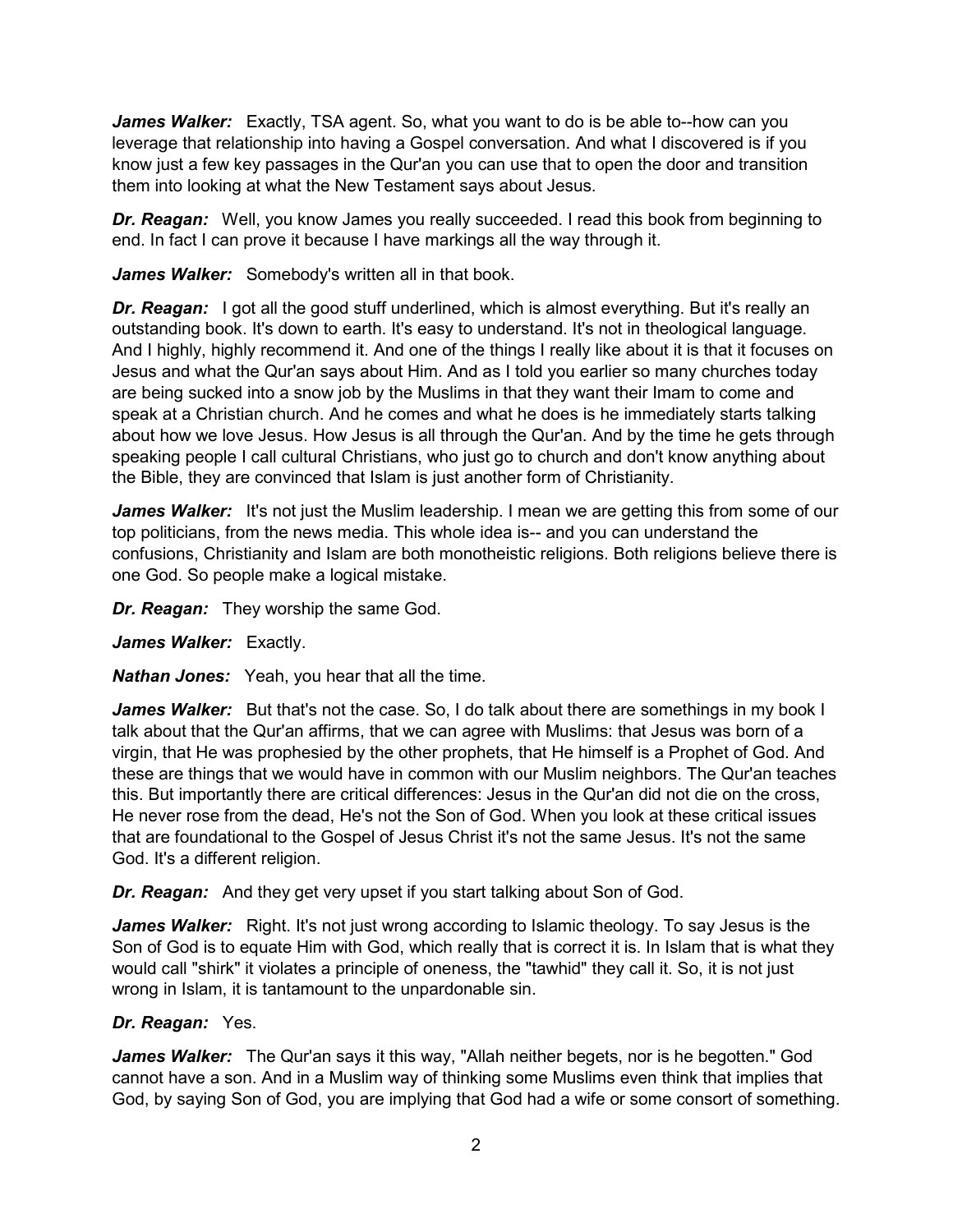#### *Dr. Reagan:* That's right.

*Nathan Jones:* Isn't there, in the satanic verses though, that the moon god Allah did have a consort in the son god and begot three goddesses? Which they almost killed a guy, right, for even writing about that?

*James Walker:* Well, again that's something that it gets into very, very iffy situation when you even bring that up to a Muslim, but that is exactly right. In the history of Islam and even in the Qur'an itself. The history of the Qur'an there are issues that would mitigate on that.

#### *Nathan Jones:* Okay.

**Dr. Reagan:** In fact the Qur'an gets--evidently Muhammad heard a lot of stories, and he got the stories all mixed up to some degree. For example the mother of Jesus is Miriam the sister of Moses.

*James Walker:* Well, the Muslims have an apologetic where they try to explain that's not the case. But it is pretty obvious and I have a section in the book that talks about that. Muhammad not only had he not read the New Testament, he was unable to read. He was almost certainly illiterate. And the Bible, the New Testament had not even been translated into Arabic at this time, during the life of Muhammad. So, he had no access. But on the caravan routes he would hear stories from Jews, from Christians, but also some from heretical sects. And apparently he mixes the stories up. So, in the Qur'an you have Maryam the mother of Jesus, also being the sister of Aaron. So, you have the problem of it is obvious mix up of confusing the two people.

*Dr. Reagan:* Well, if Jesus didn't die on the cross, from the Islamic viewpoint who did?

*James Walker:* Well, that's an interesting question? That is one of the questions we recommend asking the Muslim. The Qur'an doesn't answer the question. The Qur'an simply says mystery. They thought they had crucified Him, but indeed they crucified Him not. That's basically all the Qur'an says. In the centuries that followed the death of Muhammad theories came out, some of them were incorporated into the Hadith. Basically that it was another person, one of the disciples who was crucified in the place of Jesus.

*Nathan Jones:* I heard them say Judas, right?

*James Walker:* Well, that is one of the theories. Simon of Cyrene is another possible candidate. But the likeness of Jesus' face was placed on one of the other disciples you hear that as well. I call it the stunt double theory. But the idea is in turning the substitutionary atonement on its head you have in some cases they would say even Judah Iscariot dying for and on behalf of Jesus. And so, you had the exact opposite of the Gospel of Jesus Christ.

*Dr. Reagan:* And then they have some very strange ideas about what is going to happen when Jesus returns because they believe He's going to return right?

*James Walker:* Yes, they do believe so. Jesus will--He did not die so He was just caught up into Paradise, but they believe He one day will. He will return to earth. And there's various theories.

*Dr. Reagan:* He's going to break all the crosses.

*James Walker:* And break all the crosses.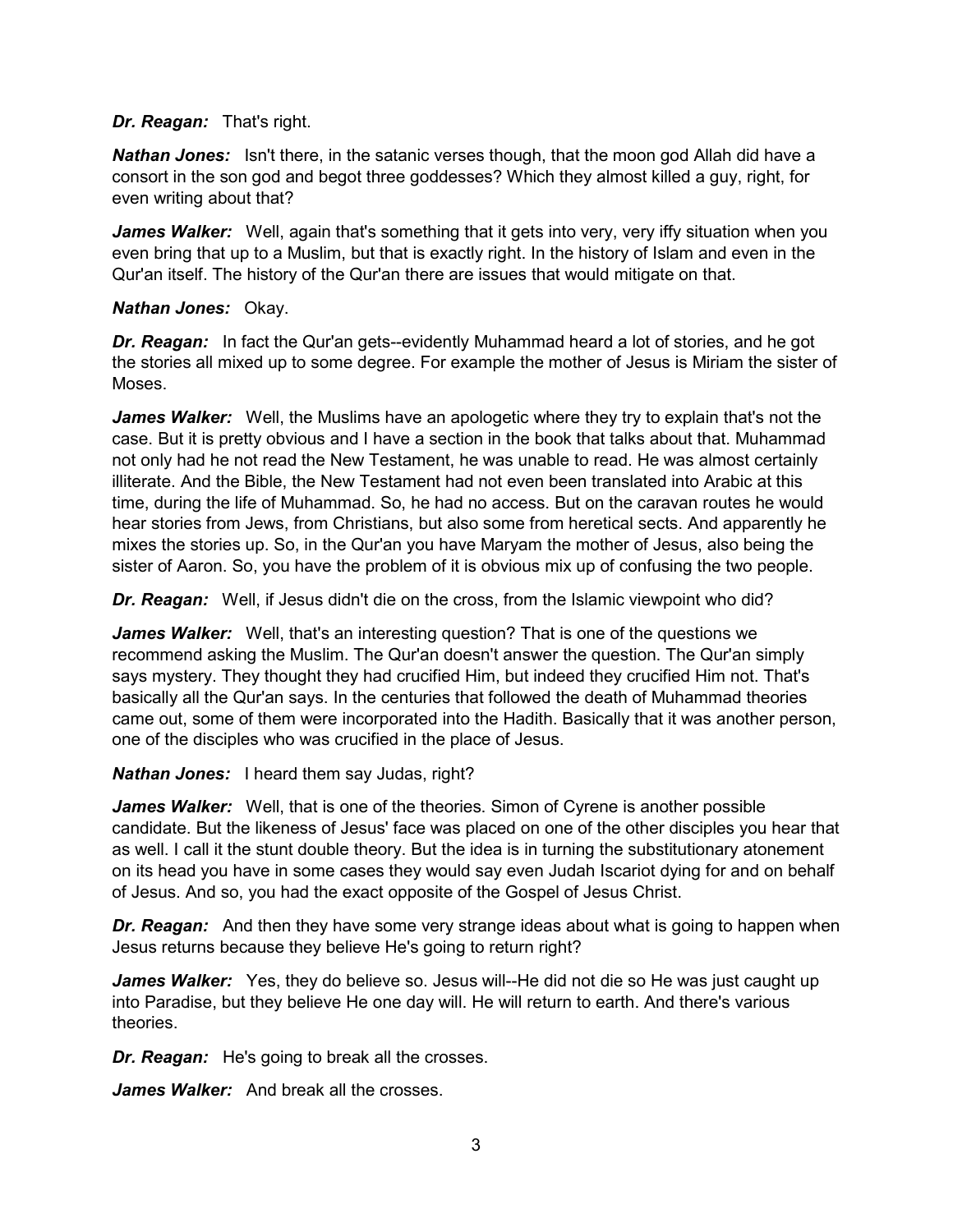#### *Nathan Jones:* Kill all the pigs.

*James Walker:* Kill all the pigs. And there are some variations between Shia and Sunni on exactly how the eschatology works out. But--

*Dr. Reagan:* He is going to marry when He comes back.

*James Walker:* He is going to set all things right. And He's going to put Islam in its place of domination in the world religions, and all of this is part of the end time events.

*Nathan Jones:* So, Muhammad then, the founder of Islam, basically took different stories he heard about Jesus and then I heard Zoroastrianism which is a Persian religion, and whatever he came up with and kind of mixed it all in a blender and created Islam?

James Walker: Yeah, you have like some of the miracles of Jesus are recorded in the Qur'an. But some of non-biblical miracles are there as well. Some which are found--yes, as a new born infant He's speaking from the cradle.

*Dr. Reagan:* Healing birds.

*James Walker:* Yeah, he brings birds to life. And there's all these stories. And some of these you find very similar stories being circulated by some of the heretical sects in non-Christian religions at the time of the 6th and 7th Century, the time of Muhammad on the Arabian Peninsula.

*Dr. Reagan:* Well, let's go back to a point that you made right at the very beginning that was so important. And that is the fact that Christians often believe that because there is one God, and the Muslims believe there is one God we are worshipping the same God. Do Christians and Muslims worship the same God?

*James Walker:* I'm convinced absolutely not. In my book chapter after chapter I'm giving great questions to ask. If it's the same God let me ask you this my Muslim friend, "I worship the God who is the Father of my Lord Jesus Christ. Is that the same God of Islam?" You will not find any Muslim Cleric, any Imam, I've never met a Muslim who will answer yes to that. Again, to say that in their mind would be almost like the unpardonable sin. So, asking the right kinds of questions really opens the door that there is a huge difference. Now, I will grant you they do respect Jesus, and He is mentioned in the Qur'an. This is a great conversation starter. But asking the right questions.

*Dr. Reagan:* But He is one of many prophets.

*James Walker:* He is one of many prophets. And there is a passage in the Qur'an where it says we make no distinction between any of the prophets. But then a great question to ask was: In the Qur'an you find that Jesus was born of a virgin. In the New Testament we also find that Jesus was born of a virgin. In the Old Testament it is prophesied that the Messiah would be born of virgin. Let me ask you my friend what other prophet was born of a virgin? In Islam no other prophet, not even Muhammad was born of a virgin. So in that way could I ask you: Was Jesus then unique among all the other prophets? So, again asking the right questions.

*Nathan Jones:* And didn't they also believe that Jesus was sinless whereas Muhammad was sinful.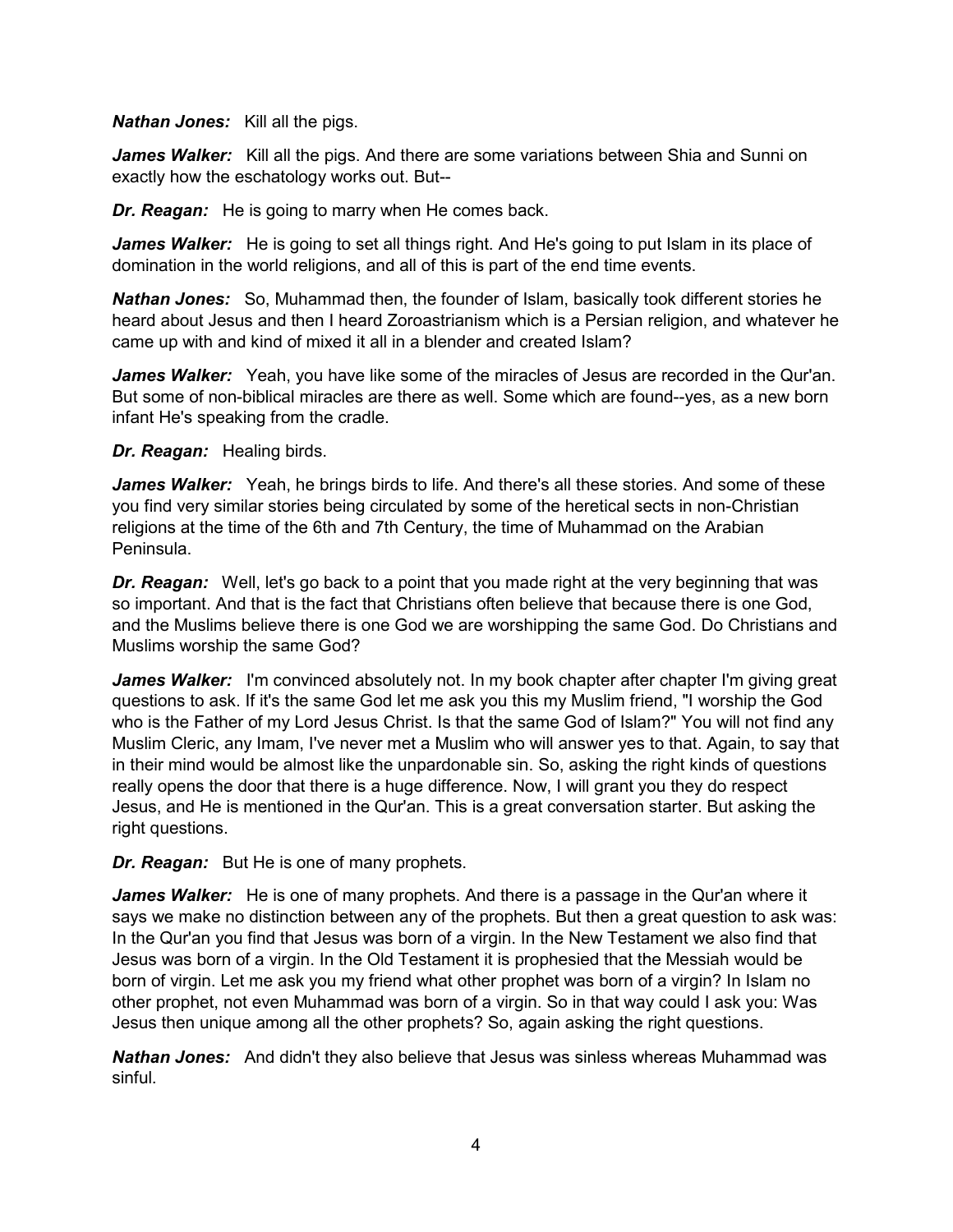*James Walker:* Right, that. Muhammad had no assurance of his own salvation even. So, yeah, there are huge differences in that. So, one of the things I try to do is to try to find a way of transitioning the Muslim into reading the Gospels, or reading the Bible.

*Nathan Jones:* Because they are allowed to right, Muhammad encouraged it?

*James Walker:* Well, you find, it says in the Qur'an if you have doubts or questions you are to ask the people of the Book. And of course the book it is talking about is the Bible. So, they will resist that often, well the Bible has been corrupted they will try to say. But just say, "Well, is there anything of value there? Have you ever read?" Most Muslims have never read the story of the women at the well. They've never read the story of Jesus healing Lazarus, raising Lazarus from the dead. These are all brand new.

*Nathan Jones:* I found they usually haven't even read the Qur'an.

*James Walker:* Yeah, many of them have not. But if you could find some kind of way of getting them exposed. I think the power is going to be in the Word of God. If we can transition them into that. Even sometimes saying, one of my favorite passages to start off a conversation with a Muslim, we have a section in the book on this is Sura 3:50, because Sura 3:50 Jesus is speaking in the Qur'an and he says, "You must fear Allah and you must obey me." Well the issue is a great question asked would be: Where are the commands of Jesus found in the Qur'an? You will not find one command of Jesus anywhere in the Qur'an. If you are going to find this you must go to the Gospels. My friend, have you ever read the Gospels to see the commands of Jesus? What about Matthew's gospel, have you ever read that? And again to get them transitioned into that. Even if they argue that the Gospels have been corrupted if they make that argument, well is there anything of value left there? Let's read them together and see if we can find something of value.

*Dr. Reagan:* Well I know from talking to Muslims over the years that the one thing that will always impress them if you can get them into the Gospels is the love of God, because they just don't know anything--the Qur'an mentions many attributes of God, but never love. It's just never mentioned.

James Walker: You might hope that Allah is merciful, but that's why there is no assurance of salvation either.

*Dr. Reagan:* Yeah, he's aloof, he's distant. He's just not the God of the Bible I'll guarantee you that. It's just not that.

*Nathan Jones:* And they look at Christianity actually as a polytheism, right? Because we believe in a Trinity.

*James Walker:* Misunderstanding the doctrine of the Trinity. And again asking the right questions and having the conversation to help them see that.

*Dr. Reagan:* Well what I want to do is, we are going to take a little break and then when we come back I want us to talk about Chrislam, about putting Islam and Christianity together. Okay? And also a little bit more about the God of Islam.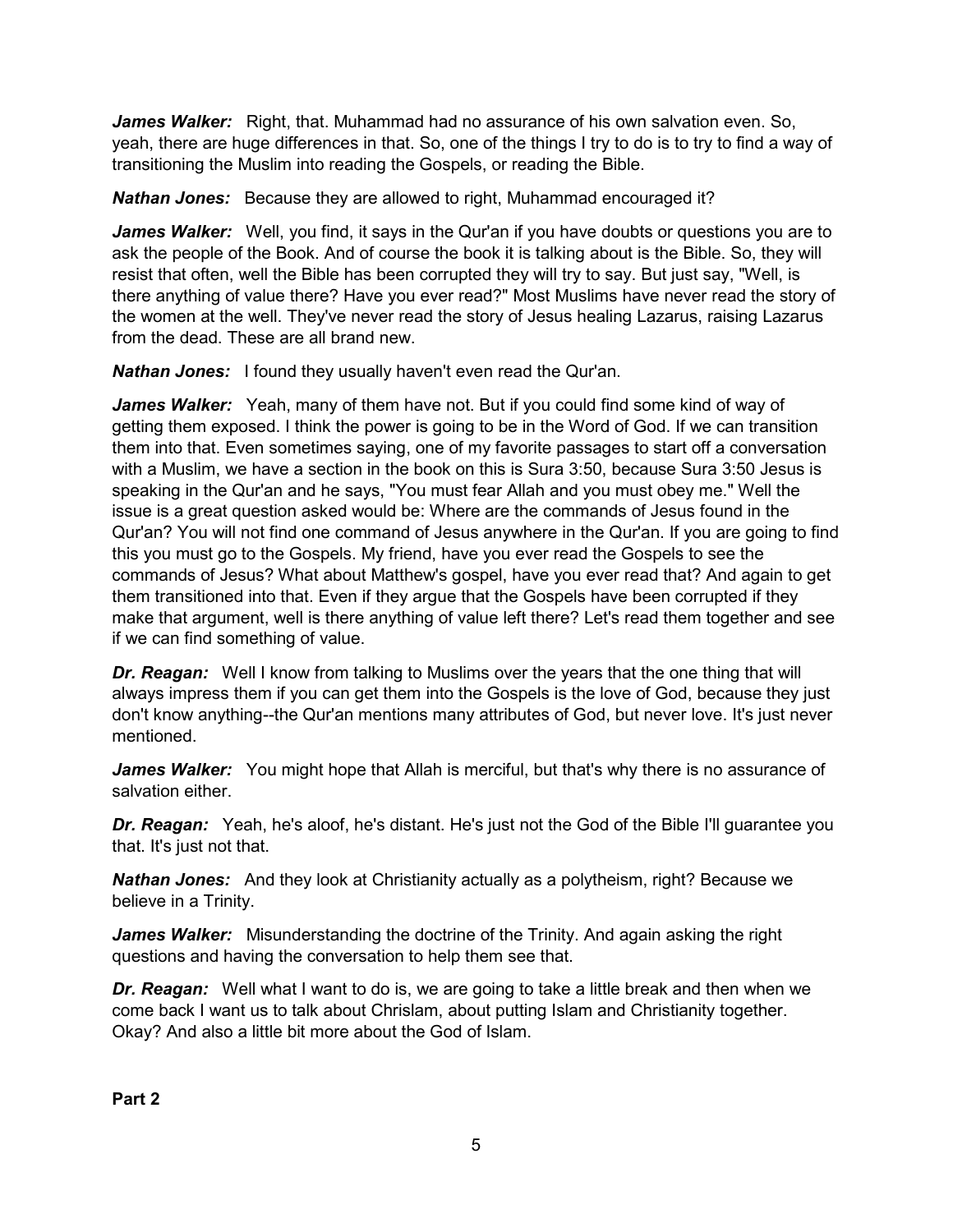*Nathan Jones:* Welcome back to Christ in Prophecy and our interview with James Walker the President of Watchman Fellowship, a discernment and apologetics ministry located in Arlington, Texas. James has a new book out titled, "What the Qur'an Really Teaches About Jesus." So, let's get back to the question Dr. Reagan posed: Can you tell us what is Chrislam? And what's your opinion of it?

*James Walker:* Well, it is a pretty broad category actually. Chrislam is of course taking two things Christianity and Islam you try to put them together and make one new animal out of it, one new religion.

## *Nathan Jones:* Is that possible?

James Walker: Which is both Christianity and Islam. I think it disrespects both religions. You know when you understand the theology, no Muslim can say Jesus is the Son of God. And no Christian can say Jesus is not the Son of God. To try to take those ideas just because both religions would look to the roots as being Abraham, they're Abrahamic religions. And both of are monotheistic religions. We cannot assume we are talking about the same God here. And there are attempts. Now there have been some official religions even, I think two religions out of Africa that are actually called Chrislam. But typically today the Chrislam moniker is used to talk about more liberal Christians who will try to get together and merge these two ideas. And what I would say I like dialogue with religion. I want to dialogue with Muslims. I want to talk about there are things that we have in common, but the differences outweigh all commonality. And so, what we want to do is built a bridge. And if all you do is talk about the things that we have in common you've not built a bridge, you've just built a monument. To cross over we have to talk about those things that separate us, and to say that both religions teach the same thing, I think disrespects both religions.

*Dr. Reagan:* You know all across America today we've got Christian pastors inviting Muslim Imams to come and share with their congregations. Has it ever occurred to them that it is kind of strange that they are never invited to go to a mosque and share?

James Walker: You'll rarely see that being on the other foot would you?

*Dr. Reagan:* Very rare.

James Walker: They are very rare.

**Dr. Reagan:** So, one time I was sitting at the Garden Tomb in Israel, by myself. I had a group over there but this was a day off and I just went over there to meditate. This man came and sat down next to me and he started asking me questions: Do you believe in God? And so forth. And I looked over and he had a piece of paper on his knee that was all written in Arabic. And I realized this was an Arabic Muslim, a Muslim who was out there sharing his faith. And I turned to him and I said, "Do you understand that this is a Christian site here? And you're here sharing your faith?" "Yes, I understand that." I said, "Well, why would you do that?" He said, "Because this belongs to us. The whole Holy Land belongs to us." And he said, "I can share my faith anywhere I want to." I said, "Well, what if I went over to the Al-Aqsa Mosque on the Temple Mount and walked in and got down by somebody who was there on a mat and began to share the Christian faith? What would you do?" He said, "I'd kill you."

*James Walker:* He said that?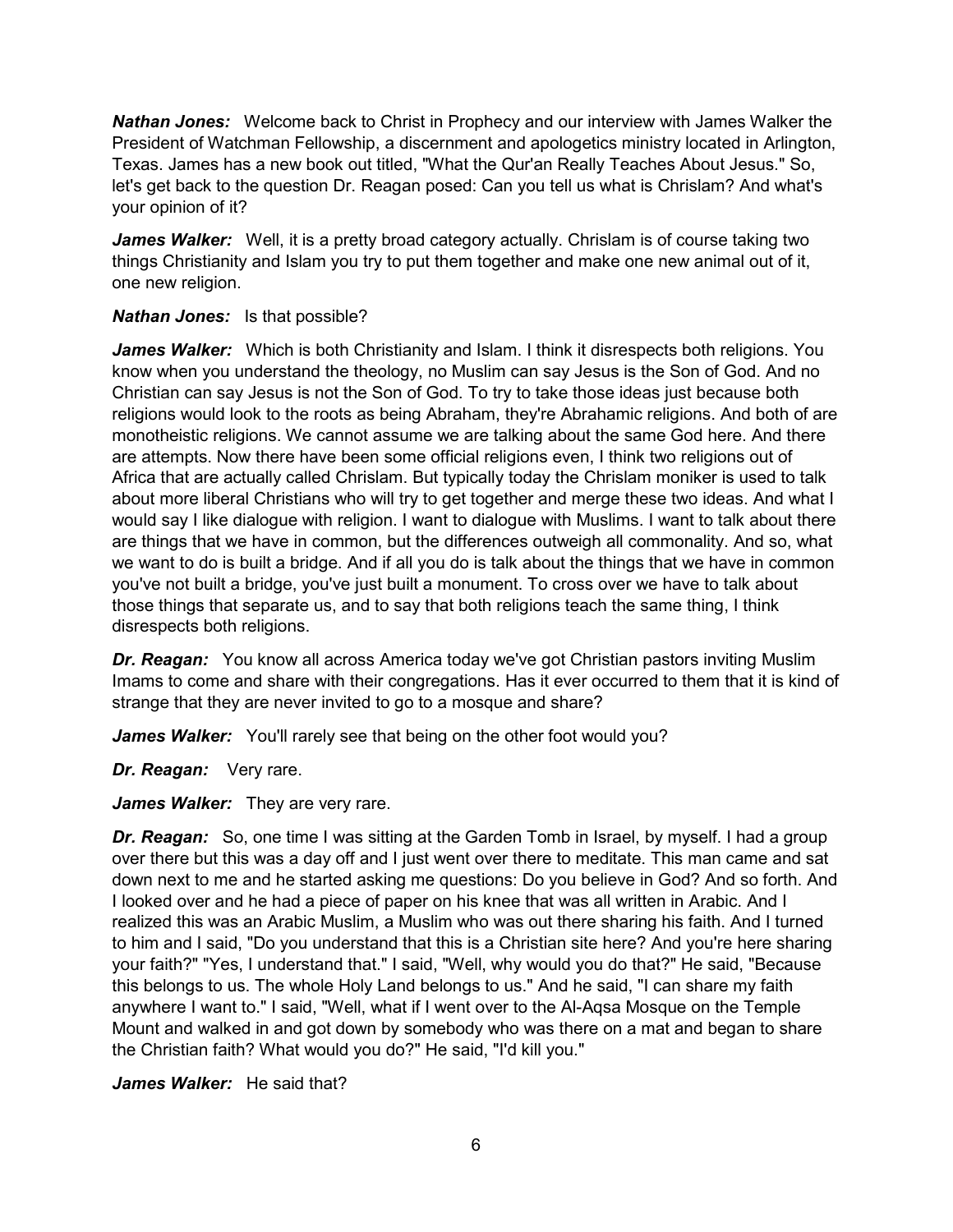*Nathan Jones:* That was honest.

*Dr. Reagan:* Oh, yes. And I immediately got up and went to the bookstore to tell them that this guy was there. By the time they came out he was gone. But that is the attitude. I mean, yeah, I can share mine, but you can't share yours.

*James Walker:* Yes. I've had similar discussion as well. You're free in Islam to convert as long as you are converting to Islam. But virtually any of the countries that are under Sharia Law it is going to be illegal; you are either are going to fined, or jailed, or punished worse if you convert from Islam to any other religion including Christianity.

*Nathan Jones:* It is a death sentence right, to leave Islam means to--

*James Walker:* In some of the countries, yes.

**Nathan Jones:** Isn't it a requirement even of a parent to kill their child if they leave Islam?

*James Walker:* Well, you do have the honor killings. Now, some of the more liberal Muslims in America will say, "Well, that is a misunderstanding of the Qur'an." So, I am not here to tell you what the Qur'an truly teaches. I don't think it teaches anything truly. But that is their interpretation of it. And one of the things we find in America most Muslims are not, here in America, are not going to interpret the sword verses that we are to kill all the infidels all the time. And if that's their understanding I don't think it is best strategy to talk them out of that. No, no really it says right here in your own Qur'an that you are supposed to kill the infidel.

*Nathan Jones:* And they're shocked usually when you read those Suras to them. Yeah.

*James Walker:* Exactly. So, I would say instead of me saying I'm going to tell you what the Qur'an really means, I'm not going to do that. It is what it is. And most American Muslims are not going to be at all terrorists. I would hate for--when you read my book I am going to try to encourage you to build relationships, Gospel conversations with Muslims.

*Dr. Reagan:* Let's talk about that for a moment because the last part of your book is very, very interesting. First of all you have the transcript of a debate that you had with a Muslim.

*James Walker:* Khalil Meek.

*Dr. Reagan:* And then you have interviews with three different Muslims who have become **Christians** 

## *James Walker:* Yes.

*Dr. Reagan:* And these are absolutely fascinating. Tell us why did you do that? And what is the deal with it?

*James Walker:* Well, my book is "What the Qur'an Really Teaches About Jesus." And I want to take this and make it practical at the end. So, okay. As a Muslim who's now made that transition to Christianity, you've made the journey from Islam to Christianity what role did it have of understanding who Jesus really is? What did you believe? Who did you believe Jesus was as a Muslim? Who do you believe Jesus is now as you're a Christian? So, I interviewed three different Muslims, a Shia Muslim who's come to Christ Elijah Abraham. Zia Hassan who was a Sunni Muslim. And a woman Zemara who was a student here in the United States, had some Christian friends on campus and a compelling story about how they begin to befriend here and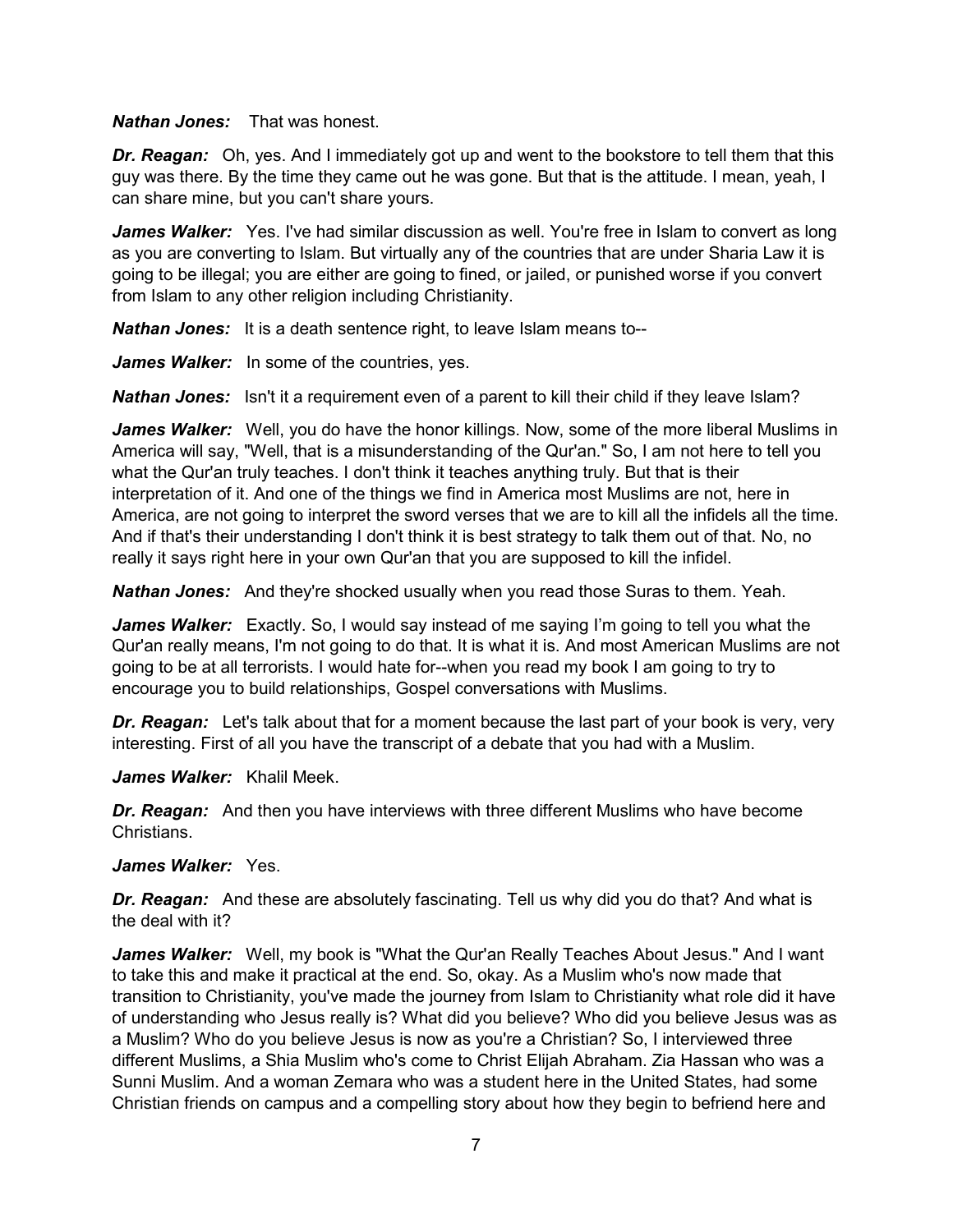introduce her to the New Testament and get her into a Bible study. In fact with Zemara it was so recent she said, "Brother James, I must know I want to share what Jesus means to me now. But I need to know when the book is coming out." "Why?" "My parents don't know yet. They cannot find out." So, she said, "That will give me my deadline. Let me know when the book comes out. I will know then." What she did is she got the story right as we were going to press with the book. So the epilogue of the book at the back is her story of where she is now with her parents, and with what God has done in her life. It is amazing.

*Dr. Reagan:* Well, as I told you I was so impressed with one of the interviews that you had there that I actually read it to my staff one morning. Because it was about a fella who came to the Lord at a Baptist church, but he still had the Muslim mentality of what must I do to earn my salvation?

## *James Walker:* Yes.

*Dr. Reagan:* And so he started doing all kinds of works for the church because he wanted to justify himself before God. He did not understand grace through faith.

*James Walker:* It's difficult to understand grace. It is counterintuitive. You know you have to do something to earn it, or deserve it.

*Dr. Reagan:* Or the pride of man wants to do something.

*James Walker:* Exactly. Exactly. But that is Elijah Abraham and he was a Shia Muslim in Iraq, which is, that makes him a minority, so he is a minority there. And it is fascinating story of how he came to Christ. And yet, he had to become a nominal Christian and then realize that even though he was attending a Christian church he really wasn't a Christian.

*Dr. Reagan:* He said, "After a year or two I realized I was a Muslim Baptist, still trying to earn my salvation." I love the way Robert Jeffress at First Baptist always puts it, "Every religion in the world can be spelled with one word D-O. Do. Except Christianity and it is spelled D-O-N-E. Done."

## *James Walker:* Yes.

*Dr. Reagan:* And people don't understand that.

*James Walker:* When we say Jesus is the Savior sometimes it doesn't connect. We don't connect the dots. That means He does the work. You know James Walker is not the savior, Jesus is the Savior.

*Dr. Reagan:* Well, you know when Nathan put together this video about "The Fate of Islam" first of all it was a speech he gave at one of our regional conferences and we had such a tremendous response to it I said, "Let's put it together in a video." And the thing I like about it most is right at the end he tells about how to witness to Muslims in a loving way. And actually has testimonies there of many Muslims who have come to the Lord, and what it was that brought them to the Lord. Usually it was something about love that they read about in the Gospels.

James Walker: I am glad you did that Nathan. Let me tell you, and I think you probably discovered the same thing. You look at the growth of Islam 160% growth in a 10 year period in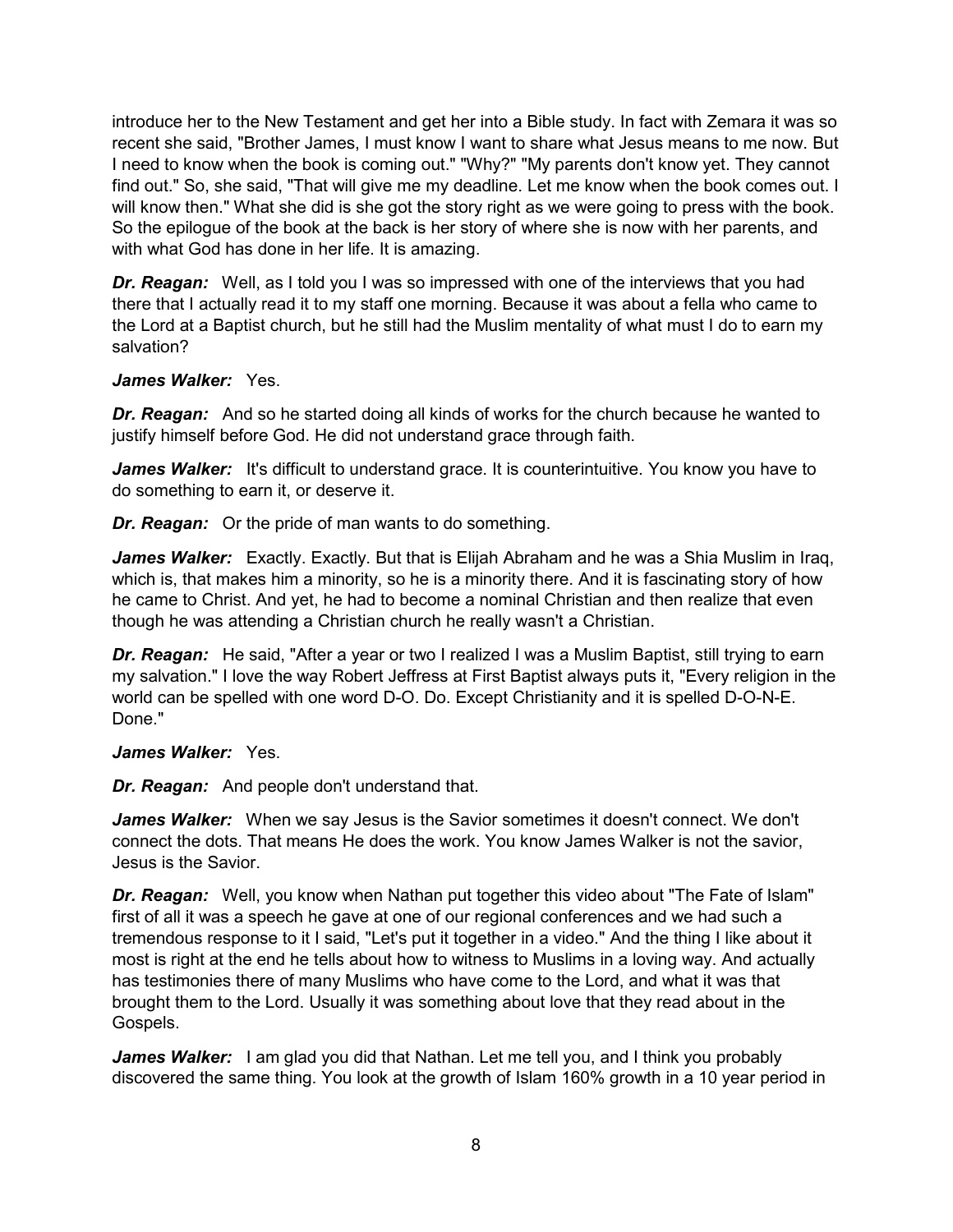the United States. And you wonder why are so many Muslims coming to America? And every place we turn. Have you ever thought that maybe this is our chance to share the Gospel?

#### *Nathan Jones:* Absolutely.

*James Walker:* If we are prepared. If it is illegal in their country. Hey, we don't have to get a passport, no airplane trip required they're our next door neighbor now. And what a wonderful. If we're prepared what a wonderful opportunity. Thanks for helping us be prepared.

*Nathan Jones:* Well, I think we mentioned three of the ways to witness to a Muslim. One is that God loves you, they never hear that from Allah. The life of Jesus Christ, that He sacrificed Himself for us, they never saw that with Muhammad. They see many different ways that we can reach people, but primarily it is the love. And I love the grace part, because when you talk to a Muslim they seem so burdened by the works they have to do. There's no assurance of salvation. Even after the afterlife they might still go to Hell. But when you tell them that Jesus Christ died on the cross for their sins, that He loves them, and that by grace they are saved it is like you see a weight lifted off their backs, and they come to Jesus Christ.

*James Walker:* One of the techniques I talk about in the book, again I am all about asking questions, I don't make statements so much. I start with the question. My friend, have I ever told you about how I became a Christian?

*Nathan Jones:* Oh, testimony.

*James Walker:* Now for a lot of Muslims they'll say, "Well, you were born in America, of course." "No, no to be born in America makes you an American."

*Dr. Reagan:* The Middle East mentality you are whatever you were born.

James Walker: Right, I'll say, "Well to be born in America makes you an American. To become a Christian you have to be born a second time." And it's almost like John chapter 3, what do you mean be born again? And you open the door.

## *Dr. Reagan:* That's true

*James Walker:* This was my life, and this is how I realized that I could never even on my best day be good enough. I needed help. I needed a Savior. That's what Jesus became to me. And it just a way. When I first started this years ago trying to reach out to Muslims. I thought, "Oh, they are going to be so resistant. Oh, I'm Muslim I don't want to talk about this. I'm Muslim I'm not interested." I found the opposite.

*Nathan Jones:* They are searching.

James Walker: I'm Muslim. I'm very interested. And they do. By in large really want to talk about that. They are curious about what we believe.

*Nathan Jones:* What do you think about when you hear in these closed Islamic countries about Jesus Christ coming to Muslims in dreams and visions and then coming to the Lord? Is there any truth or substantiation to that?

*James Walker:* Yeah, I kind of typically resist that kind of thing just because it might--

*Nathan Jones:* Yeah, it is outside of our--